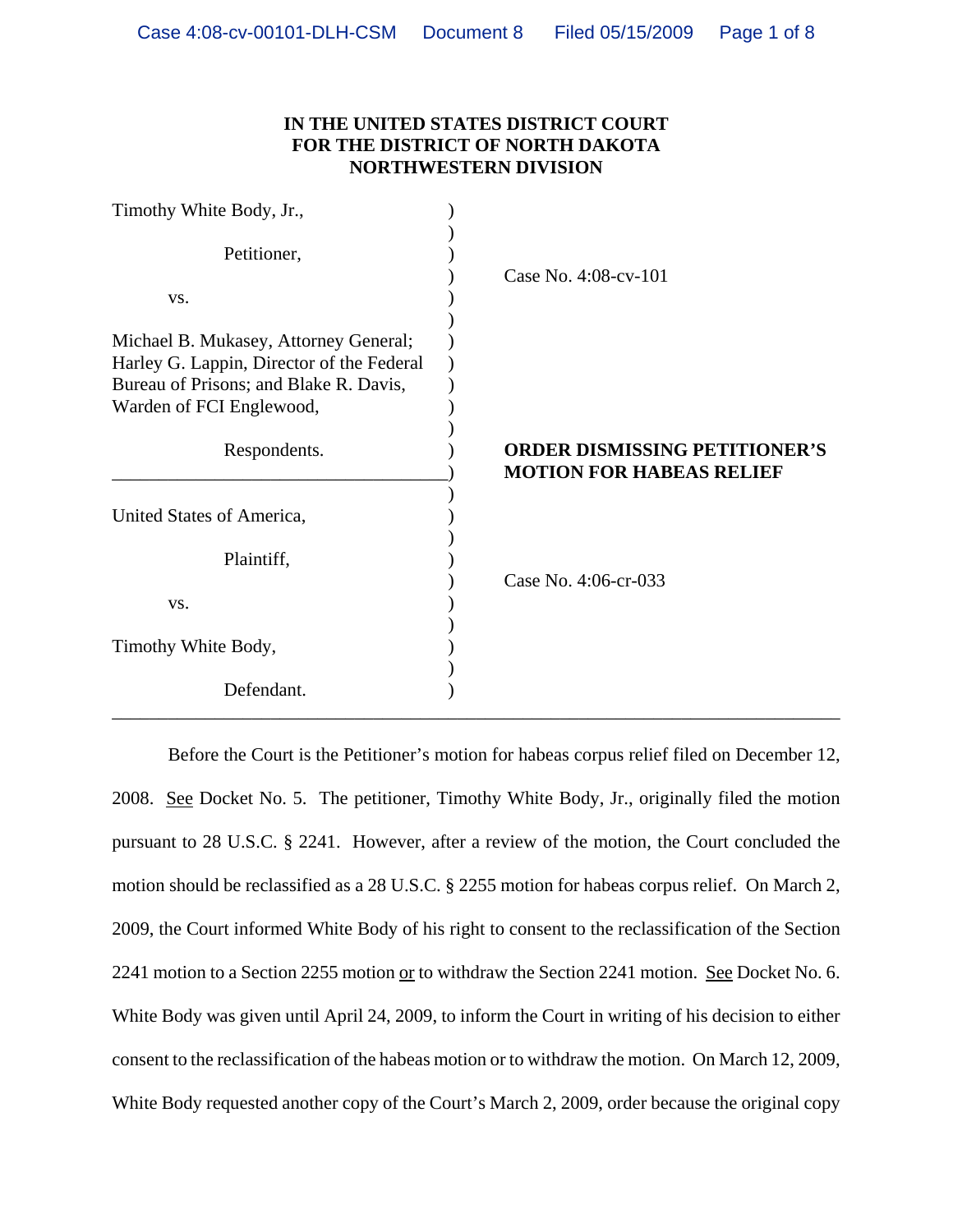sent to him had been damaged. See Docket No. 7. On March 12, 2009, the Clerk of Court's Office sent White Body another copy of the order. More than two months have passed and White Body has failed to inform the Court of his decision. Therefore, the Court will treat White Body's filing as a Section 2255 motion. The motion is dismissed for the reasons set forth below.

#### **I. BACKGROUND**

Timothy White Body was indicted on three counts of sexual abuse (counts one through three) and two counts of abusive sexual contact (counts four and five). See United States v. White Body, Case No. 4:06-cr-033, Docket No. 1. White Body entered into an agreement with the Government pursuant to which he pled guilty to counts two and three. See id., Docket No. 13. In return, the Government moved to dismiss counts one, four, and five. See id., Docket No. 21. The Court entered judgment on December 18, 2006, imposing concurrent seventy-month sentences on counts two and three, with credit for time served. See id., Docket No. 22. White Body did not appeal. White Body is presently incarcerated in a federal prison in Colorado.

On December 12, 2008, White Body filed a motion for habeas corpus relief. See Docket No. 5. White Body essentially contends that he was prosecuted for the same offenses in both tribal and federal court in violation of the Fifth Amendment's double jeopardy clause.

#### **II. LEGAL DISCUSSION**

Claims asserted by a prisoner who challenges the legality of a sentence must be filed by motion under 28 U.S.C. § 2255 in the district that imposed the sentence. In contrast, claims that challenge the execution or manner in which a sentence is served must be submitted by a motion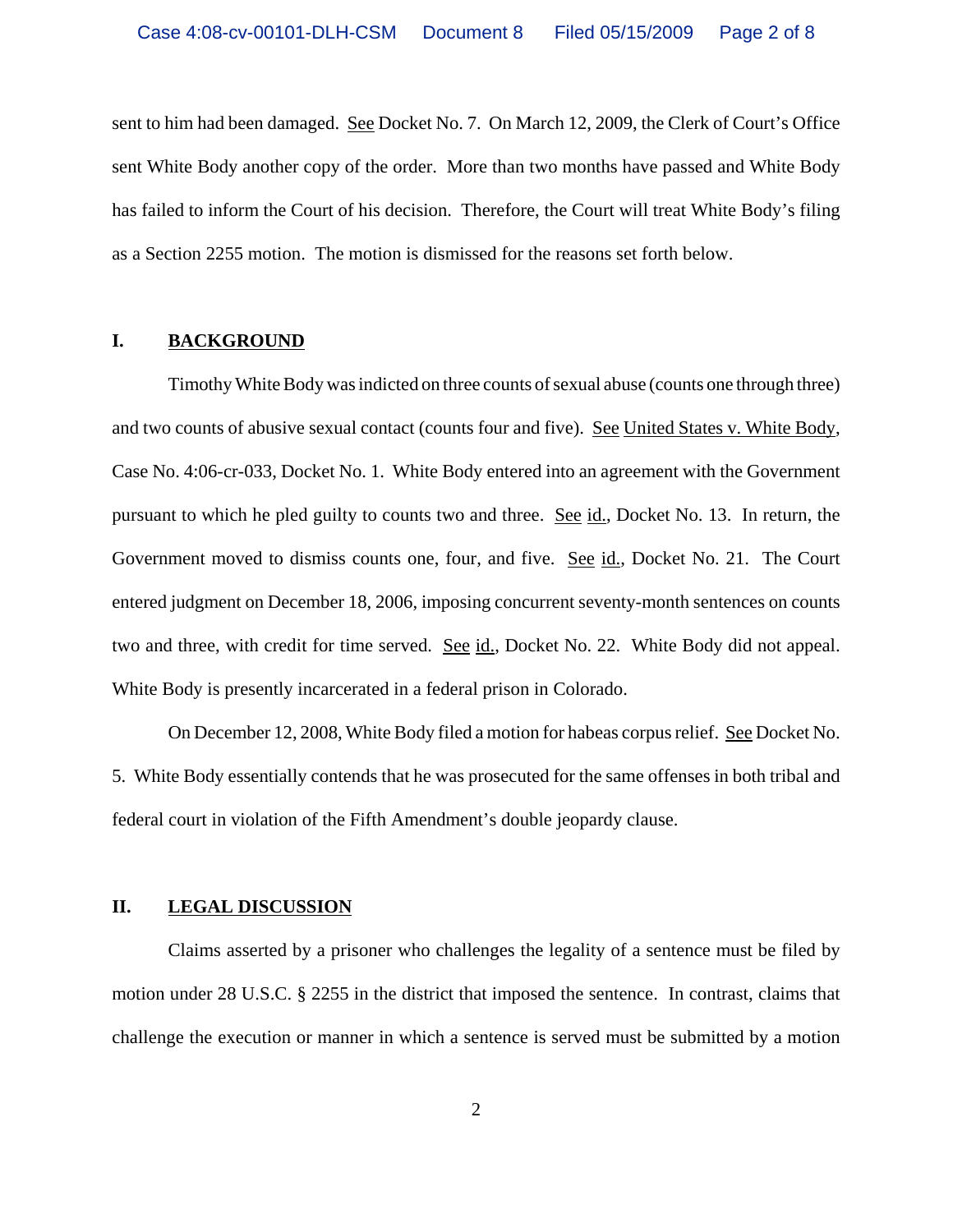pursuant to 28 U.S.C. § 2241 and filed in the district where the prisoner is confined. White Body is not confined in the District of North Dakota. If White Body has claims concerning the lawfulness of his detention or the execution of his sentence that are actionable under 28 U.S.C. § 2241, he should submit such a motion to the United States District Court in Colorado with jurisdiction over the federal prison in which he is incarcerated. To the extent that White Body's motion may be construed as a challenge to the legality of his sentence, the motion is dismissed.

# **A. WHITE BODY'S PETITION IS UNTIMELY**

It is well-established that motions to vacate, set aside or correct sentence filed pursuant to 28 U.S.C. § 2255 are subject to the following period of limitations:

- (f) A 1-year period of limitation shall apply to a motion under this section. The limitation period shall run from the latest of—
	- (1) the date on which the judgment of conviction becomes final;
	- (2) the date on which the impediment to making a motion created by governmental action in violation of the Constitution or laws of the United States is removed, if the movant was prevented from making a motion by such governmental action;
	- (3) the date on which the right asserted was initially recognized by the Supreme Court, if that right has been newly recognized by the Supreme Court and made retroactively applicable to cases on collateral review; or
	- (4) the date on which the facts supporting the claim or claims presented could have been discovered through the exercise of due diligence.

A judgment of conviction is generally considered to be final when the time for filing a direct appeal expires. Akins v. United States, 204 F.3d 1086, 1089 n. 1 (11th Cir. 2000); see also United States v. Plascencia, 537 F.3d 385, 388 (5th Cir. 2008) (agreeing with the Second, Third, and Sixth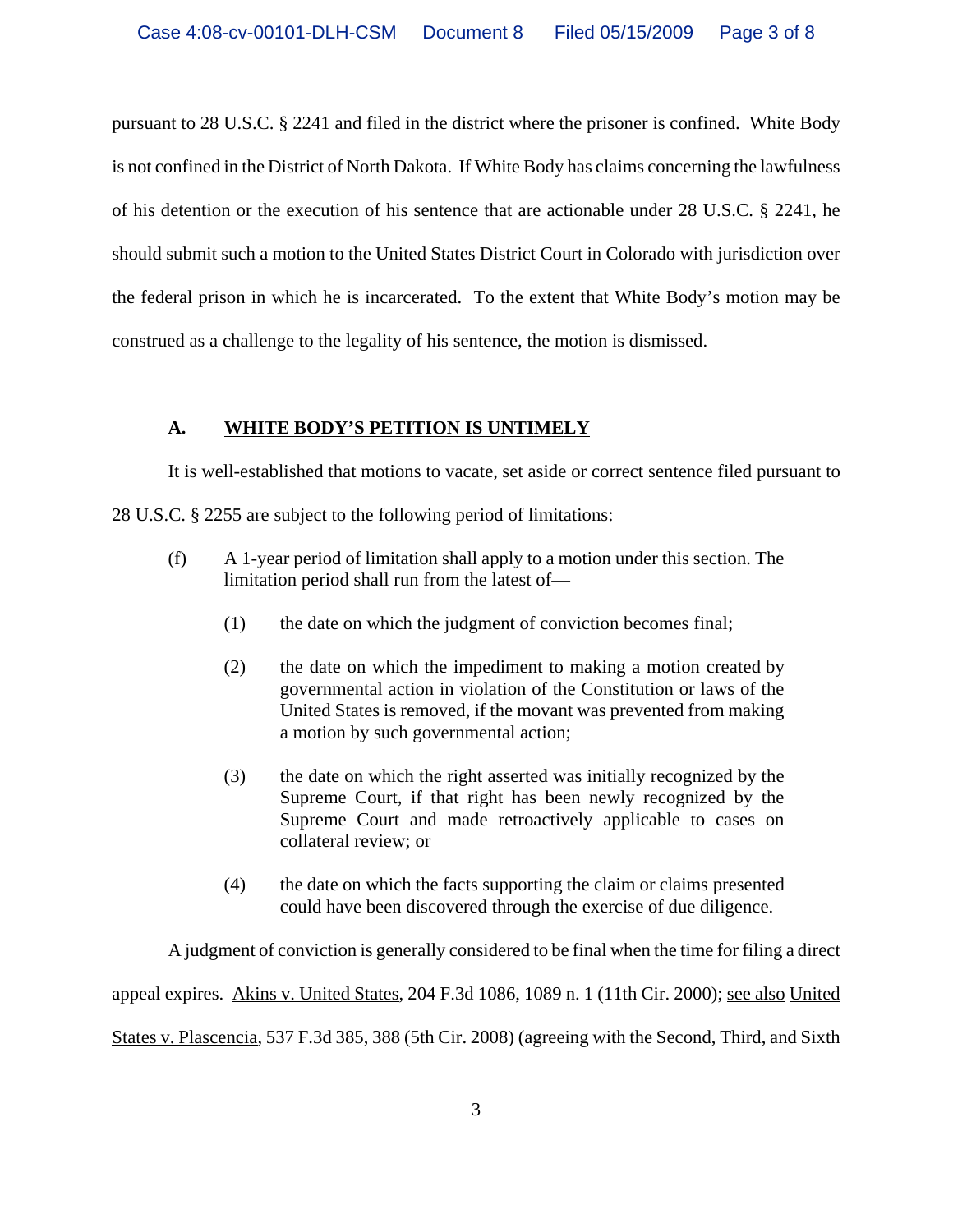Circuits that "when a federal prisoner fails to file a notice of appeal from his conviction . . . the conviction becomes final for purposes of § 2255 upon the expiration of the 10-day period for filing a direct appeal."); Sanchez-Castellano v. United States, 358 F.3d 424, 428 (6th Cir. 2004) (finding that, for purposes of 28 U.S.C. § 2255 motions, "an unappealed federal criminal judgment becomes final ten days after it is entered"); Kapral v United States, 166 F.3d 565, 577 (3d Cir. 1999) ("If a defendant does not pursue a timely direct appeal to the court of appeals, his or her conviction and sentence become final, and the statute of limitation begins to run, on the date on which the time for filing such an appeal expired.").

There are two recognized exceptions to this general rule that are applicable to federal prisoners who seek direct appellate review of a conviction or sentence. See United States v. Cottage, 307 F.3d 494, 498 (6th Cir. 2002). First, if, following the disposition of the direct appeal, a federal prisoner petitions the United States Supreme Court for a writ of certiorari, the conviction becomes final when the Supreme Court either denies certiorari or issues a decision on the merits. Id.; see also Washington v. United States, 243 F.3d 1299, 1300 (11th Cir. 2001); Kapral, 166 F.3d at 577. Second, if the federal prisoner does not file a timely certiorari petition after disposition of a direct appeal, the conviction becomes final on the date on which the prisoner's time for filing such a petition expires. See Clay v. United States, 537 U.S. 522, 525-26 (2003) ("For the purpose of starting the clock on § 2255's one-year limitation period, we hold, a judgment of conviction becomes final when the time expires for filing a petition for certiorari contesting the appellate court's affirmation of the conviction.").

This Court entered judgment against White Body on December 18, 2006. White Body did not file a notice of appeal within ten (10) days as required by Rule 4(b)(1)(A) of the Federal Rules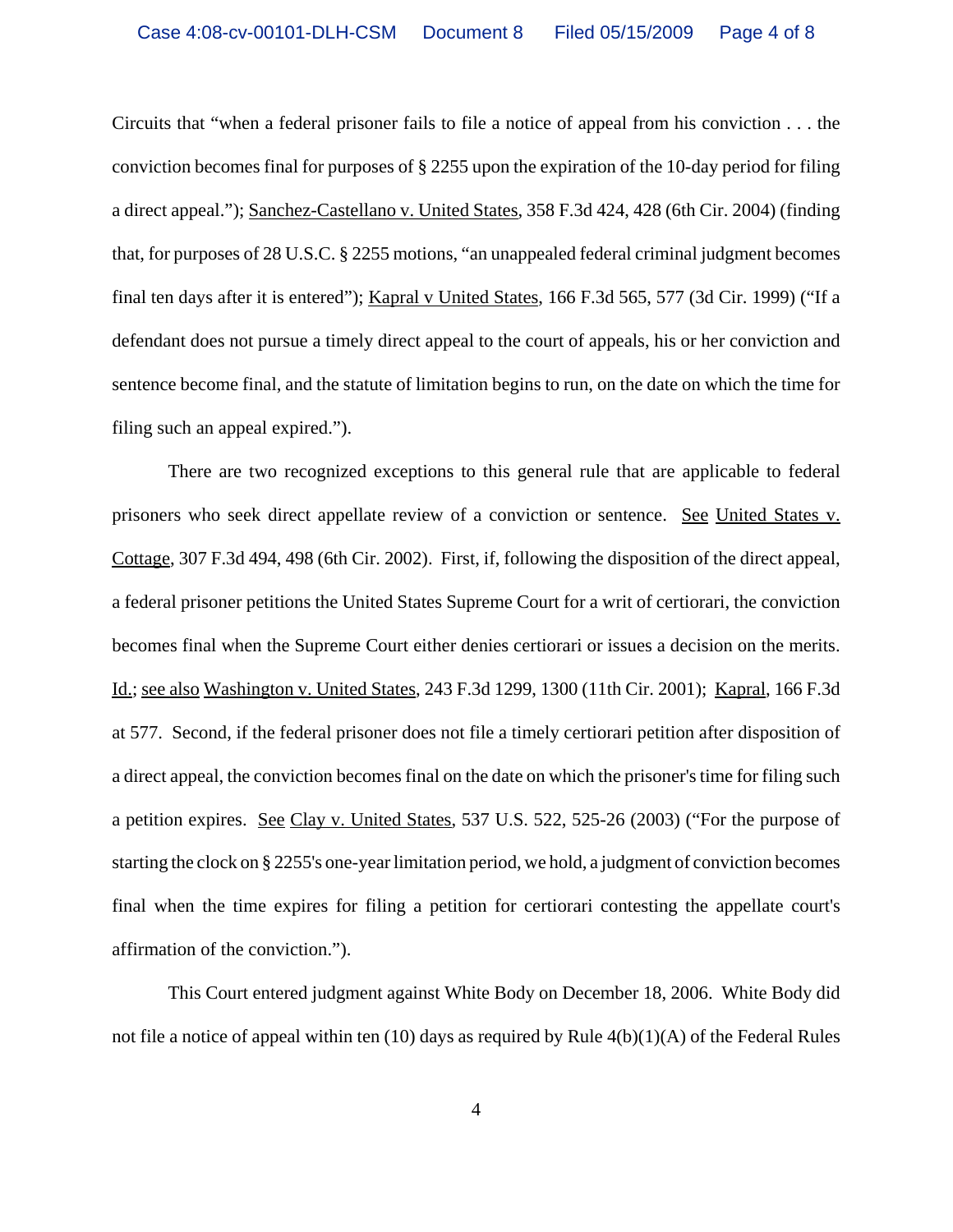of Appellate Procedure. Consequently, his conviction became final for purposes of 28 U.S.C. § 2255 on January 2, 2007. See Fed. R. App. P. 26(a); United States v. Manfre, 2008 WL 762111 at \*2-3 (W.D. Ark. March 19, 2008). The one-year window within which to file a 28 U.S.C. § 2255 motion would have closed on January 2, 2008. White Body's current motion for habeas relief is untimely as it was filed approximately eleven months after the window to file a habeas motion had closed.

The only remaining question is whether White Body's deadline for filing a motion for habeas relief should be equitably tolled. The Eighth Circuit has recognized that equitable tolling is only appropriate where "extraordinary circumstances" beyond a prisoner's control prevent timely filing. United States v. Martin, 408 F.3d 1089, 1093-94 (8th Cir. 2005). No such circumstances exist in this case. As a result, White Body's motion for habeas corpus relief is untimely.

### **B. WHITE BODY'S SUCCESSIVE TRIBAL AND FEDERAL CONVICTIONS DO NOT OFFEND THE FIFTH AMENDMENT'S DOUBLE JEOPARDY CLAUSE**

The double jeopardy clause of the Fifth Amendment provides that no person shall "be subject for the same offense to be twice put in jeopardy of life or limb." U.S. Const. amend. V. The United States Supreme Court has interpreted this clause as prohibiting both multiple punishments as well as multiple prosecutions for the same crime. United States v. Dixon, 509 U.S. 688, 695-96 (1993).

However, the "dual sovereignty doctrine" allows two independent sovereign entities to prosecute an offender separately for a single offense. See Heath v. Alabama, 474 U.S. 82, 90 (1985). The rationale behind the "dual sovereignty doctrine" is this: when a defendant in a single act violates the peace and dignity of two sovereigns by breaking the laws of each, he has committed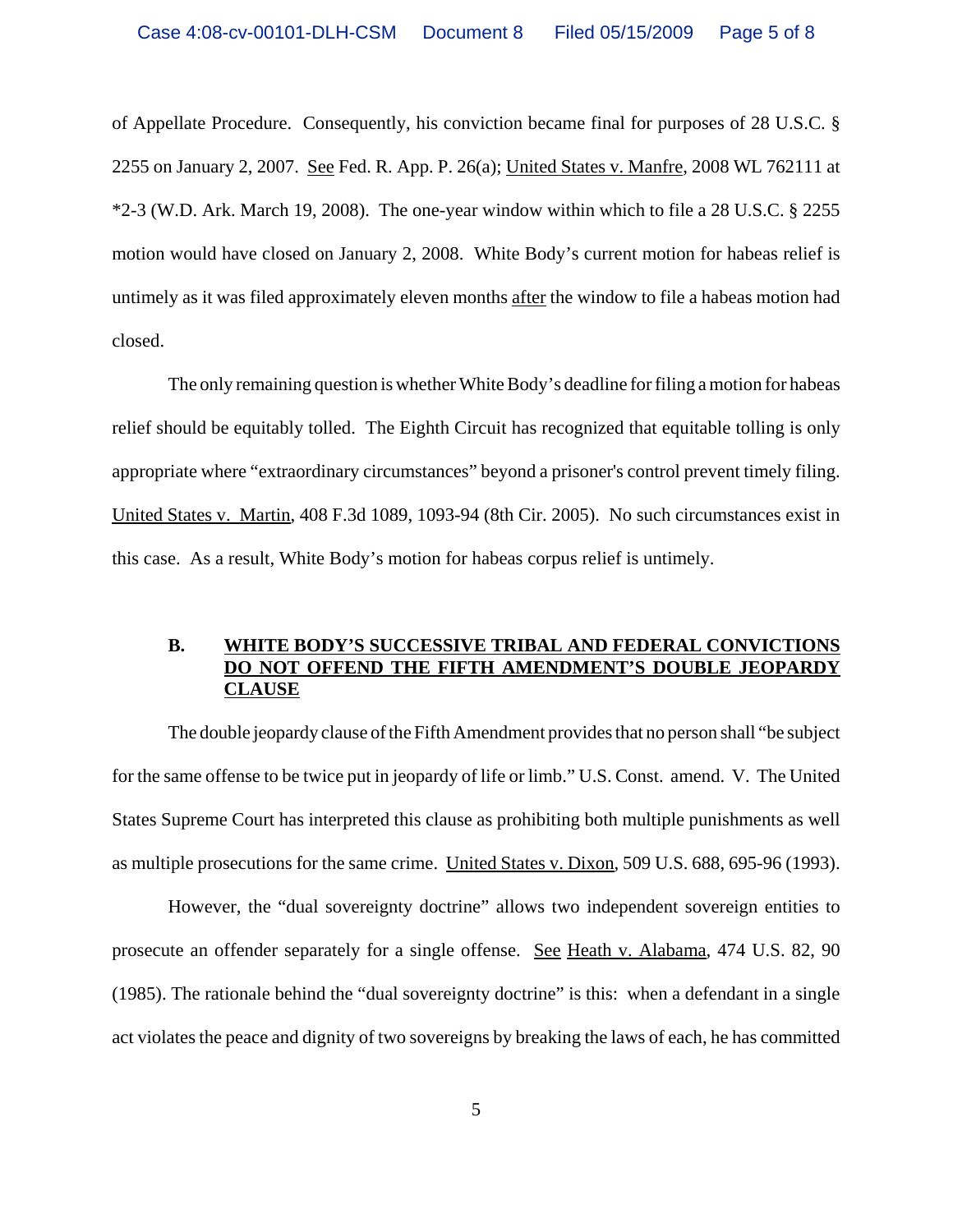two distinct offenses for which each sovereign has an independent right to prosecute him. See United States v. Lanza, 260 U.S. 377, 382 (1922).

In United States v. Wheeler, the United States Supreme Court specifically addressed the "dual sovereignty doctrine" as it applied to successive tribal and federal prosecutions of a tribe member. 435 U.S. 313, 318, 322-24 (1978). The defendant in Wheeler, a member of the Navajo tribe, was charged with disorderly conduct and contributing to the delinquency of a minor in violation of tribal law. He entered pleas of guilty in tribal court and was sentenced to concurrent sentences of fifteen and sixty days in jail. Over a year later the defendant was indicted on federal charges of statutory rape. He successfully moved to dismiss the indictment on the grounds that the tribal offense was a lesser included offense of statutory rape and that the tribal court proceedings barred a subsequent federal prosecution. The Ninth Circuit Court of Appeals affirmed the judgment of dismissal. United States v. Wheeler, 545 F.2d 1255 (9th Cir. 1976).

However, the United States Supreme Court reversed the Ninth Circuit and remanded the case for further proceedings. Wheeler, 435 U.S. at 331. The United States Supreme Court concluded that an Indian tribe acted as a sovereign separate from the federal government when prosecuting its own members. Id. at 322-24 ("The power to punish offenses against tribal law committed by Tribe members, which was part of the Navajos' primeval sovereignty, has never been taken away from them, either explicitly or implicitly, and is attributable in no way to any delegation to them of federal authority. It follows that when the Navajo Tribe exercises this power, it does so as part of its retained sovereignty and not as an arm of the Federal Government."). Consequently, the Supreme Court held that double jeopardy principles were not offended by the successive prosecutions of a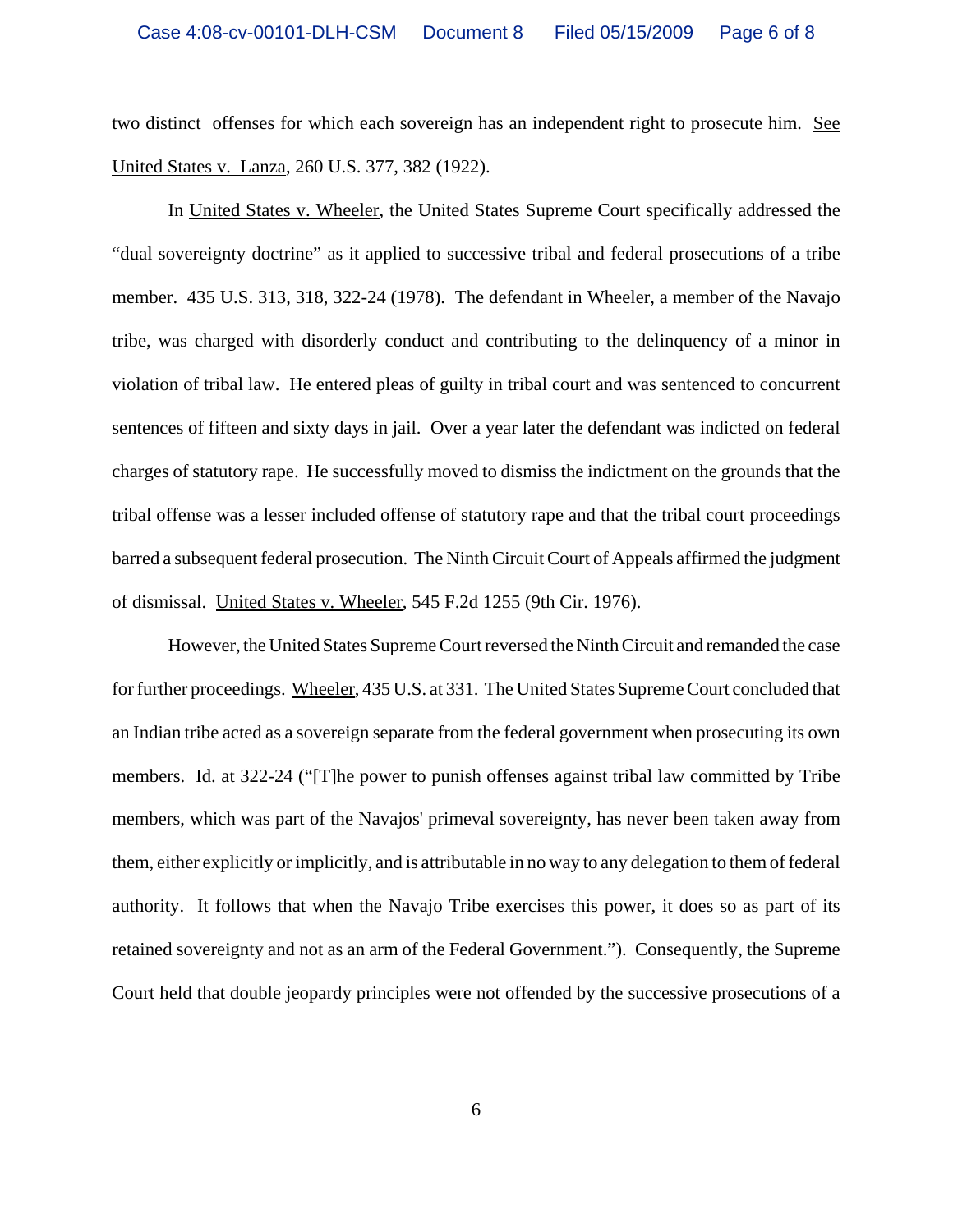tribe member in both tribal and federal court. See also United States v. Lara, 541 U.S. 193, 204-05 (2004) (discussing the tribe's "inherent" power to prosecute its own members).<sup>1</sup>

White Body is an enrolled member of the tribe on whose reservation he committed the offenses charged. See United States v. White Body, Case No. 4:06-cr-033, Docket No. 13. Applying the principles articulated in Wheeler, 435 U.S. 313, his successive prosecutions in tribal and federal courts would not constitute a violation of the Fifth Amendment's double jeopardy clause.

## **III. CONCLUSION**

For the reasons set forth above, the Court finds that White Body's motion for habeas corpus relief is untimely and unsupported by the facts or the law. The Court **DISMISSES** the motion for habeas corpus relief (Docket No. 5). The Court **FINDS AS MOOT** White Body's motion to proceed in forma pauperis (Docket No. 3).

In addition, the Court certifies that an appeal from the dismissal of this motion may not be taken in forma pauperis because such an appeal would be frivolous and cannot be taken in good faith. Coppedge v. United States, 369 U.S. 438, 444-45 (1962). Based on the entire record before the Court, dismissal of the motion is not debatable, reasonably subject to a different outcome on

<sup>&</sup>lt;sup>1</sup> More recently, in United States v. Lara, 541 U.S. 193 (2004), the United States Supreme Court addressed the constitutionality of successive tribal and federal court prosecutions of non-member Indians. The underlying facts were as follows. A tribe charged the defendant, a non-member Indian, for "violence to a policeman." The defendant pled guilty and was sentenced to ninety days in jail. He was subsequently charged in federal court with assaulting a federal officer, the elements of which mirrored those of the tribal offense. He challenged the federal charges on grounds that they violated the double jeopardy clause. The Supreme Court disagreed, taking note of legislation passed by Congress in 1990 that specifically authorized tribes to prosecute non-member Indians. The Court viewed this legislation as a Congressional affirmation of the tribe's inherent prosecutorial power. Consequently, the Supreme Court concluded that the double jeopardy clause did not prohibit the federal government from prosecuting the defendant for a separate federal offense.